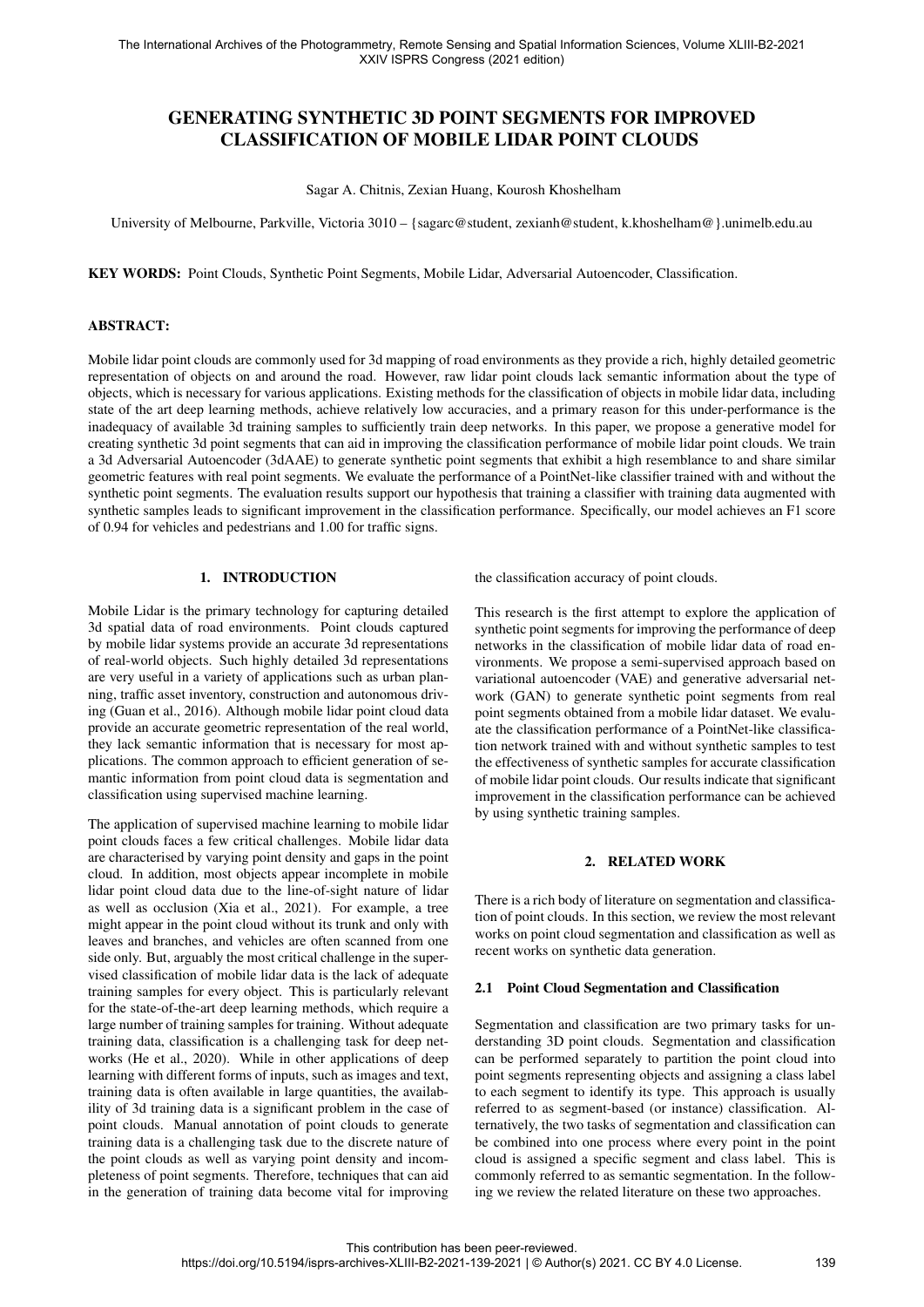2.1.1 Segment-based Classification Segment-based classification methods involve an initial segmentation of the point cloud followed by the classification of individual segments (Khoshelham et al., 2013, He et al., 2020). Compared to images with a regular structure of pixels, applying deep learning methods to point segments is more challenging due to the irregular distribution of the points (Bello et al., 2020). To overcome this challenge, some deep learning methods use an indirect approach which involves processing the raw point clouds into regular structures for feature extraction. These transformations aid the convolutional operations to process the point clouds, like regular input data formats, and segment them into different clusters. Indirect methods can be broadly categorised as voxel-based and multi-view based. Voxel-based methods, such as VoxNet (Maturana and Scherer, 2015), pre-process point clouds to 3D voxel structures that perform feature extraction using 3d kernels. Whereas multi-view based methods, such as VMCNN (Qi et al., 2016) and MVCNN (Su et al., 2015), convert point segments to a collection of 2D image representations. Indirect methods offer good classification accuracy; however, they have several limitations. The pre-processing of lidar data into a regular structure involves additional computation. Point cloud voxelisation appends additional information to the raw data, which increases the computational complexity of the network. The transformations can increase the number of voxel grids in point segments, thereby increasing memory consumption (Maturana and Scherer, 2015). To improve the computation time, one can generate fewer voxel grids but this could lead to critical information loss. Due to the limitations of indirect methods, we explore the direct 3D deep learning methods.

2.1.2 Semantic Segmentation The direct semantic segmentation techniques process the raw point clouds without any intermediate transformations. PointNet (Qi et al., 2017) is the first popular network architecture that directly processes the raw point clouds (Bello et al., 2020). Several other networks (Luo et al., 2020a, Luo et al., 2020b, Luo et al., 2021, Li et al., 2018, Wu et al., 2019) use the PointNet architecture as a base network and propose improvements. The PointNet network has specific modules that make the processing invariant to point permutation and geometric transformations. The network learns to assign a class label either to every individual point in the point cloud, for semantic segmentation, or an entire segment, for segmentbased classification (Qi et al., 2017).

PointNet has several advantages over the indirect deep learning methods with respect to space and time complexity. As Point-Net directly processes every point, the time complexity is  $O(n)$ . Other methods based on multi-view representation have a time complexity of  $O(n^2)$ , whereas those involving volumetric representations have a time complexity of  $O(n^3)$  (Qi et al., 2017).

## 2.2 Synthetic Data Generation

Synthetic data is artificial data that possess characteristics or properties similar to original data. The idea of synthetic data in machine learning is to generate synthetic training samples that resemble real samples and share similar features with real data. Synthetic samples are particularly useful for 3D deep neural networks which require an adequate amount of data to train and classify objects effectively. Since manual labelling of mobile lidar data is time-consuming, synthetic samples can result in faster and cheaper data generation and more accurate classification of point clouds. Generative networks are a popular choice for creating artificial data with a feature distribution similar to that of the original data. We explore generative models, such as the Variational Autoencoders (VAE) and Generative Adversarial Networks (GANs), for producing synthetic point segments.

2.2.1 Generative Adversarial Networks (GANs) GANs are deep neural networks that comprise two modules, generator and discriminator, which compete against one another to generate an output that satisfies certain conditions (Goodfellow et al., 2014). These internal neural network components ensure that the generated samples have a distribution close to the original real samples. The generator is often an autoencoder which encodes the original data into a lower-dimensional representation and reconstructs the original data from the compressed low-dimensional representation. The low-dimensional representation in the latent space captures the significant features of the original data. However, an autoencoder generates reconstructed copies of the input real samples, whereas for our task we require synthetic variations of the real samples. This requires learning the feature distribution of real samples.

2.2.2 Learning Data Distributions Variational Autoencoders (Kingma and Welling, 2013) are generative models that generate synthetic data by learning the distribution of features using a loss function. The VAE architecture also consists of two components, namely the encoder and decoder. The encoder is a neural network that compresses the input to a lower dimensional vector. On the other hand, the decoder network tries to reconstruct copies of the input from the compressed vector by sampling from learned feature distribution. Therefore the decoder network can generate instances from a distribution similar to the original data (Kingma and Welling, 2013).

VAEs are suitable for generating variational samples; however, they do have limitations. Firstly, VAEs use the normal distribution as prior with a zero mean and unit variance. The normal distribution helps the regularisation parameter, KL divergence, in the loss function to be tractable (Zamorski et al., 2019). Therefore we cannot use any other distribution, such as Bernoulli. Secondly, there is a possibility that the exploding latent space problem due to a restrictive model causes bad sampling ability (Braithwaite and Kleijn, 2018).

Due to the shortcomings of the VAE, Adversarial Autoencoders (AAE) (Makhzani et al., 2015) that use the Jensen-Shannon divergence as the regularisation term have been preferred for the generation of synthetic samples. AAEs can be trained with any distribution as the prior. The AAE architecture consists of a variational autoencoder as the generator and a binary classifier as the discriminator. The generator learns a probabilistic latent representation of real samples, which can be sampled to generate synthetic samples. The training aims to minimise the reconstruction error and at the same time enforce the latent variables to form a prior distribution. This is achieved by defining a training loss function that combines a reconstruction error term with a regularisation term that represents the distance between the learned distribution and the prior (Makhzani et al., 2015).

# 3. METHODOLOGY

# 3.1 Combining Geometrically Similar Categories

Our objective is to study and improve the classification of mobile lidar objects in a roadside environment. Therefore, we use the Sydney Urban Dataset, a mobile lidar dataset captured in Sydney inner suburbs, as the original real dataset. We club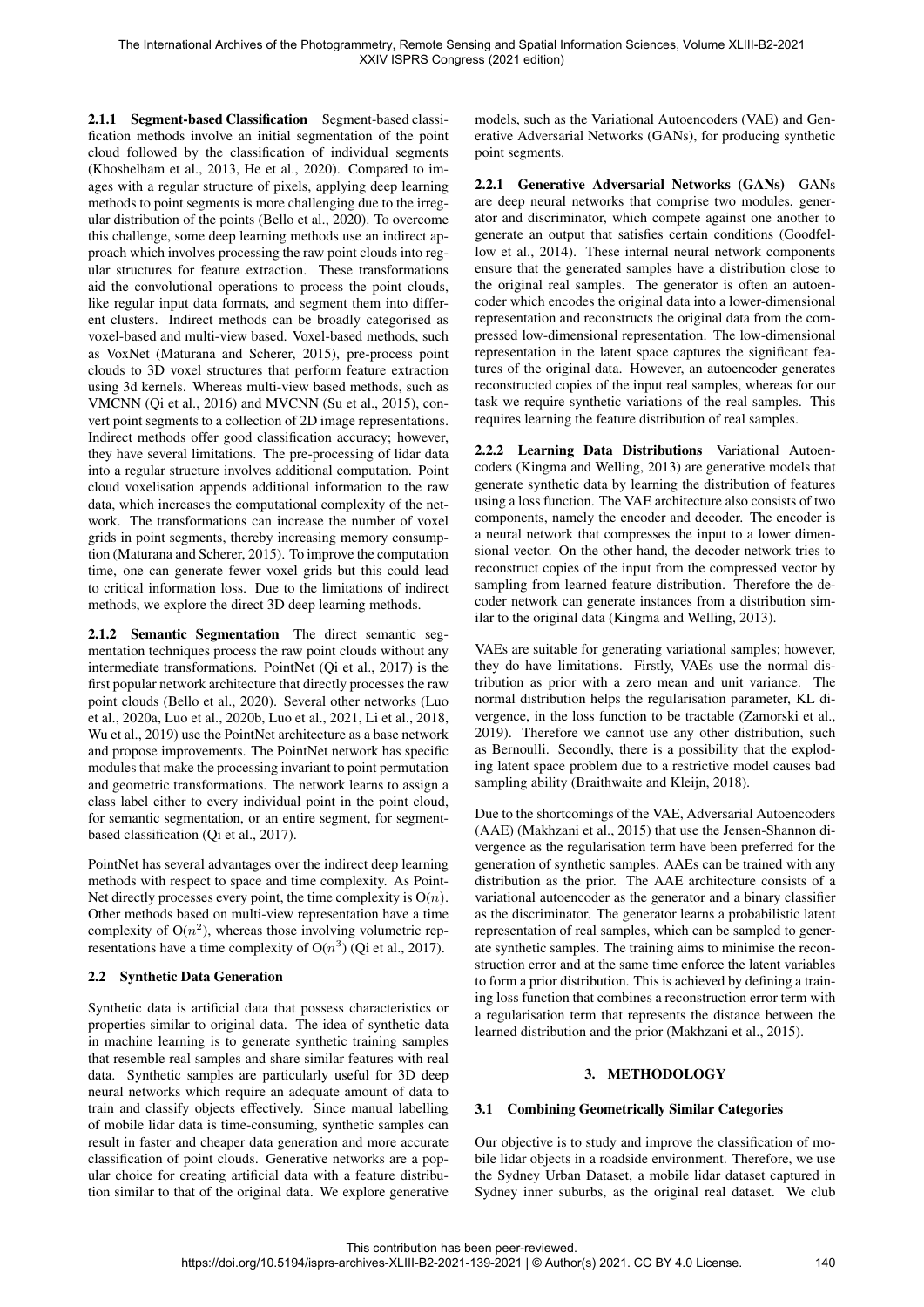the objects with similar geometric representations, such as cars, buses, vans clubbed together into vehicles. Traffic lights and traffic signs are clubbed together, and pedestrians are separated. Therefore, we have three classes in our Sydney dataset, namely vehicles, pedestrians, traffic symbols as seen in Table 1.

## 3.2 Synthetic Point Segment Generation using 3dAAE

To generate synthetic samples from the original point segments, we propose a workflow illustrated in Figure 1. We train a 3d adversarial autoencoder (3dAAE) to create synthetic point segments similar to the real data distribution based on the 3dAAE of (Zamorski et al., 2019). To adequately train the 3dAAE, we apply data augmentation techniques to increase our dataset by a factor of 30. Data augmentation gives the classification network a new perception of the same points permutated in the 3d space. Data augmentation helps the model to generalise the training data and improve the performance (Yang et al., 2018). We apply rotation around the z-axis to the point segments in 10-degree intervals and add jitter to slightly displace the points.



Figure 1. Architecture of 3dAAE

The encoder of our 3dAAE network has two roles during the training: First, it encodes the original point segments into a lower dimension embedding in the training phase. Second, it acts as a generator during the GAN stage of the training. The 3dAAE is trained in two phases: In phase one, the reconstruction phase, the AAE works as a simple autoencoder, focusing on generating highly-reliable reconstructed point segments that are as close to the original point segments, using the compressed vector embeddings. In the second phase, the regularisation phase, the GAN comes into effect and imposes the Jensen-Shannon divergence (JSD) as shown in the GAN flow of Figure 1. The JSD ensures that the distribution of the latent embeddings is close to the distribution of the original dataset (Goodfellow et al., 2014). Following the training procedure described in (Zamorski et al., 2019), the parameters of encoder and discriminator are updated alternately.

The resulting initial synthetic samples may not necessarily resemble the actual samples. Therefore, they are fed to a discriminator, which is a binary classifier that tries to discern synthetic samples from the real ones. The training aims to minimise the reconstruction error while maximising the confusion between the real and the synthetic point cloud instances. Consequently, the 3dAAE network learns to generate variational synthetic samples that resemble actual point segments of the Sydney dataset.

## 3.3 Point Segment Classification using PointNet

PointNet consists of multiple fully-connected layers that extract the global features of a point cloud segment and two transformation networks for input and feature transformations. As point clouds do not have a structured grid-like structure, convolutional operations are challenging. PointNet uses the multilayered perceptron (MLP) for feature extraction from raw point clouds. The MLPs are connected to a Max pooling layer that aggregates the global and local features from all the segment points. The Max pooling layer is a symmetric function that accepts several vector inputs and outputs a new vector invariant to the order of the inputs. The aggregated features of the point cloud are then passed to an MLP for classification (Qi et al., 2017).

We apply the mean squared error (MSE) loss function, which gives better classification results than multi-class cross-entropy loss, to measure the classification error between the predicted and ground-truth labels of input point segments. Hence, we formulate the classification loss as:

$$
MSE = \frac{\sum_{i=1}^{n} (y_i - \hat{y}_i)^2}{n}
$$
 (1)

where  $y_i$  denotes the ground-truth one-hot encoded vector,  $\hat{y_i}$ denotes the predicted one-hot encoded vector and n denotes the number of point segment samples.

## 4. EXPERIMENTS

## 4.1 Training Setup

We use the Sydney Urban Dataset, which contains labelled point segments captured by mobile lidar, for training and testing. We club the categories that are geometrically similar to obtain three main categories: vehicles, pedestrians, and traffic signs. We split the data for every point cloud category in an 80%-20% split for training and testing respectively. From the training data, we split another 5% as validation samples, to monitor the training phase. Most of our point segments have 1024 points, but some instances may have fewer. Therefore, we implement zero padding for instances with fewer points, to ensure all segments have the same size.

## 4.2 Baseline Classification

We perform a baseline classification on the Sydney dataset without performing any preprocessing or data augmentation techniques on the raw point cloud segments. Table 1 summarises the number of real training and test samples obtained from Sydney dataset. Our classifier is a PointNet-like network trained by minimising the MSE loss (Eq. 1). We use the rectified linear unit (ReLU) as our activation function during the convolution and feature transformation.

| Class Labels | <b>Training Samples</b> | <b>Test Samples</b> |  |
|--------------|-------------------------|---------------------|--|
| Veh.         | 119                     | 34                  |  |
| Ped.         | 118                     | 31                  |  |
| Tra.         | 70                      | 21                  |  |
| Total        | 307                     | 86                  |  |

## Table 1. Overview of real training and test samples obtained from Sydney Dataset

The baseline classification results are shown in the confusion matrix in Figure 2. The baseline classification achieves an accuracy of 83.72% on test data from Sydney Urban dataset. We observe that there are eight vehicle point segments that are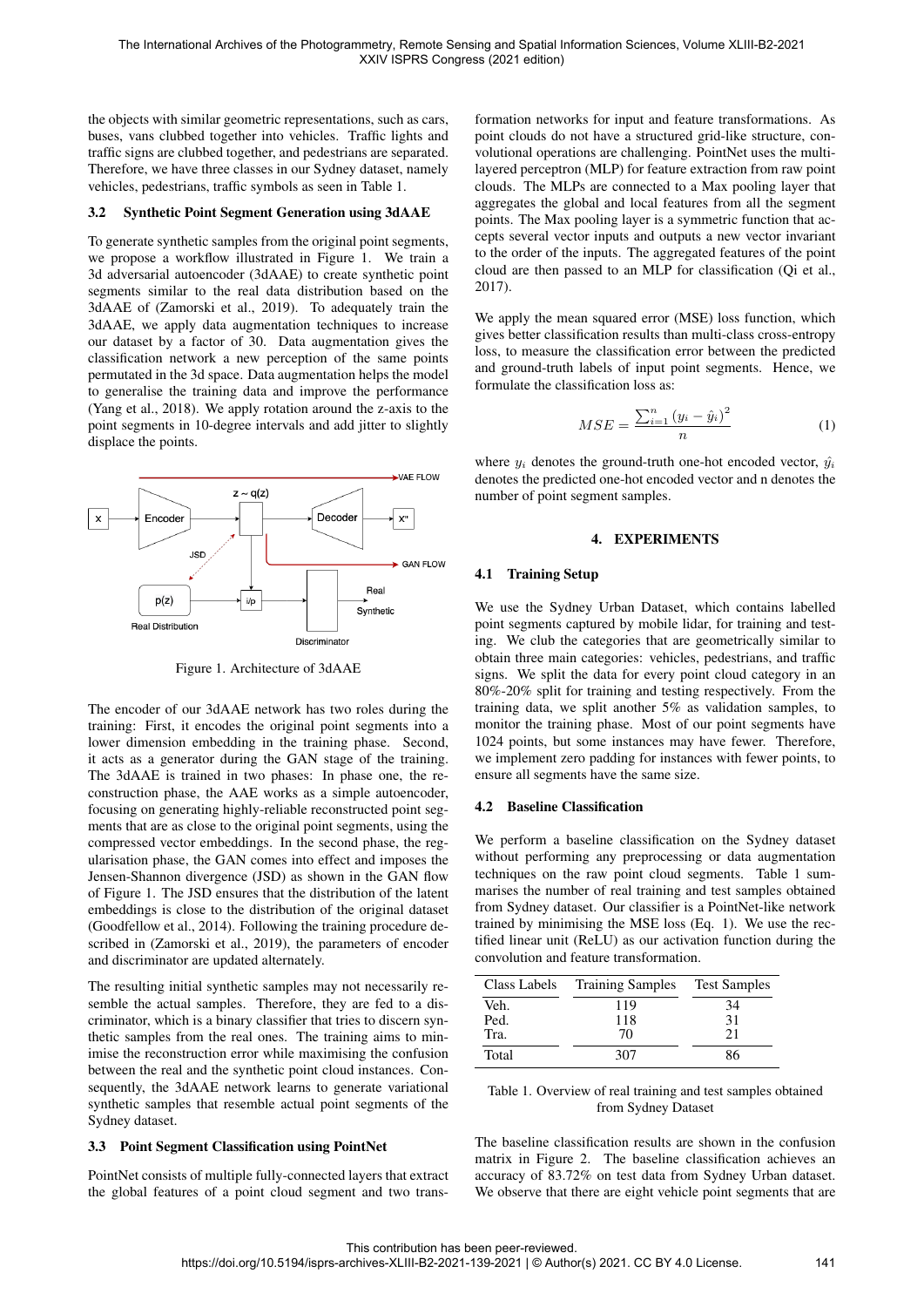predicted as pedestrians. Also, five traffic signs are classified as pedestrians and one pedestrian is identified as a vehicle. Visualising samples of pedestrians and traffic signs reveals that the linear shape of some of the pedestrian point segments can be confusing with traffic signs as shown in Figure 3.



Figure 2. Confusion Matrix for the baseline model trained and tested on real samples from Sydney dataset



Figure 3. Misclassification due geometrical similarities between Traffic Signs (Left) and Pedestrians (Right)

Figure 4 shows the training curves for the baseline classification experiment. The relatively large validation loss means that the baseline classifier is not able to generalise to samples that it has not seen during training. This is caused by the inadequacy of the training samples which results in the inability to distinguish vehicles from pedestrians and pedestrians from traffic signs.

#### 4.3 Synthetic Segment Generation

4.3.1 Training 3dAAE without data augmentation We train the 3dAAE network on each individual category separately using real samples from Syndey Urban dataset to generate synthetic samples. Since the size of our dataset is very small, as shown in Table 1, the 3dAAE network is unable to learn the global features of the different categories effectively. Consequently, the generated synthetic segments do not resemble real point segments captured by mobile lidar. Figure 5 shows an example synthetic synthetic point segment generated from real vehicle samples. We observe that the points are unevenly scattered with a dense cluster in the centre, and do not form the geometric representation of a vehicle point segment.

4.3.2 Training 3dAAE with data augmentation To generate more real-looking synthetic samples, we apply data augmentation to increase the number of real samples for training 3dAAE. We rotate every segment in 10-degree intervals and apply jitter to increase the training data by a factor of 30. We then



Figure 4. Training curves for the baseline model trained with real samples from Sydney dataset



Figure 5. Synthetic vehicle sample generated by 3dAAE trained without data augmentation

use these samples to train our 3dAAE. The generated synthetic samples are then visualised to examine their similarity to real samples.

Figure 6 shows a real traffic sign point segment in blue, with a grid-like structure on top, a pole-like structure in the middle and three leg-like stands at the bottom. Our variational synthetic segments, shown in black, exhibit similar properties, such as the pole-like structure of varying heights. Figure 7 shows a real vehicle segment in blue, where occlusion results in lack of points on one side of the segment. The synthetic vehicle segment, shown in black, is a variation of the original giving a more complete car like structure. The occlusion is observed at certain angles for the synthetic segment, however the geometrical features resemble the real vehicle segment.



Figure 6. Real traffic sign sample (Blue) and variational synthetic samples (Black)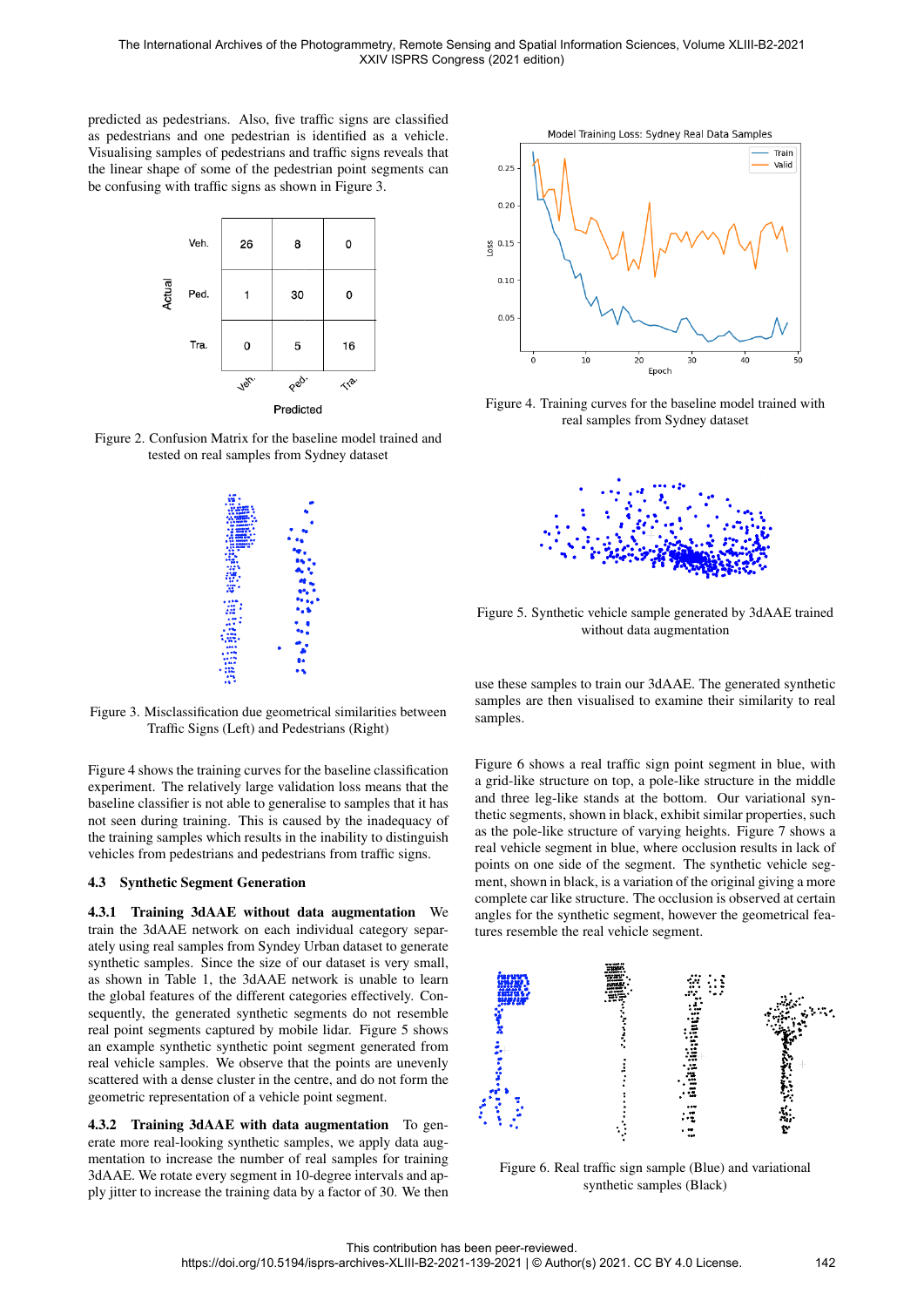

Figure 7. Real vehicle sample (Blue) and variational synthetic sample (Black)

#### 4.4 Classification with PointNet Trained by Both Real and Synthetic Point Segments

Using 3dAAE trained by augmented real samples, we generate synthetic samples for each category. Table 2 shows the number of real and synthetic training samples per category. With a combination of 50%-50% original and synthetic samples, we train our PointNet with the same parameters as we did for the baseline.

| Class Labels | Original Samples | <b>Synthetic Samples</b> |  |  |
|--------------|------------------|--------------------------|--|--|
| Veh.         | 119              | 120                      |  |  |
| Ped.         | 118              | 120                      |  |  |
| Tra.         | 70               | 70                       |  |  |
| Total        | 307              | 310                      |  |  |

Table 2. Number of real and synthetic training samples

Figure 8 shows the confusion matrix for PointNet classifier trained by both original and synthetic samples. The classifier achieves an accuracy of 95.34%. From the confusion matrix, we see a notable improvement in detecting traffic lights and signs, which are particularly challenging categories in the classification of mobile lidar point clouds. We also see a significant improvement in the classification of vehicles, with 5 out of 8 vehicles that were previously misclassified, being correctly identified. The training curves for PointNet trained by the combination of real and synthetic samples are shown in Figure 9. We observe that the addition of synthetic samples to the training results in smaller validation loss for the model.



Figure 8. Confusion Matrix for PointNet trained with original + synthetic segments

Table 3 provides a comparison of classification results for the baseline model and the model trained by both real and synthetic samples. As it can be seen, the introduction of synthetic



Figure 9. Training curves for the model trained with real+synthetic samples

samples to the training leads to a significant improvement in the classification results. In particular, traffic signs and traffic lights are identified with an accuracy of 100%.

To observe the effect of synthetic training samples on the weights of the trained classifier, we plot the distribution of the weights for the global feature aggregation layer of PointNet. Figure 10 shows the distribution of the weights of the PointNet model trained with and without synthetic samples. We observe that the weights in the two networks have a similar distribution, although the baseline model has a wider distribution with a peak that is slightly shifted towards larger weights.

|                      | Model trained by real<br>samples |                      |                      | trained<br>Model<br>by<br>real+synthetic samples |                      |                      |
|----------------------|----------------------------------|----------------------|----------------------|--------------------------------------------------|----------------------|----------------------|
|                      | Precision                        | Recall               | F1                   | Precision                                        | Recall               | F1                   |
| Veh.<br>Ped.<br>Tra. | 0.96<br>0.70<br>1.00             | 0.76<br>0.97<br>0.76 | 0.85<br>0.81<br>0.86 | 0.97<br>0.91<br>1.00                             | 0.91<br>0.97<br>1.00 | 0.94<br>0.94<br>1.00 |

Table 3. Comparison of classification results for models trained with and without synthetic samples

## 5. CONCLUSION

In this paper, we proposed a novel method for the generation of synthetic 3D samples to improve the classification accuracy of mobile lidar point clouds. We demonstrated that the use of synthetic point segments for training a deep classification network leads to significant improvements in the classification results. Contrary to strategies that utilise point clouds of CAD models for synthetic data generation, we use a mobile lidar point cloud dataset.

Our results show that data augmentation is important for generating synthetic samples. Using augmented data, we successfully train a 3dAAE to generate multiple synthetic point segments with variations and increase the volume of the training data. Our results and analysis show significant improvement in the accuracy of a PointNet classifier trained by a combination of real and synthetic samples. We achieve an F1 score of 1.00 for traffic signs and traffic lights, which are some of the difficult categories to classify.

This research demonstrates the potential of synthetic data for